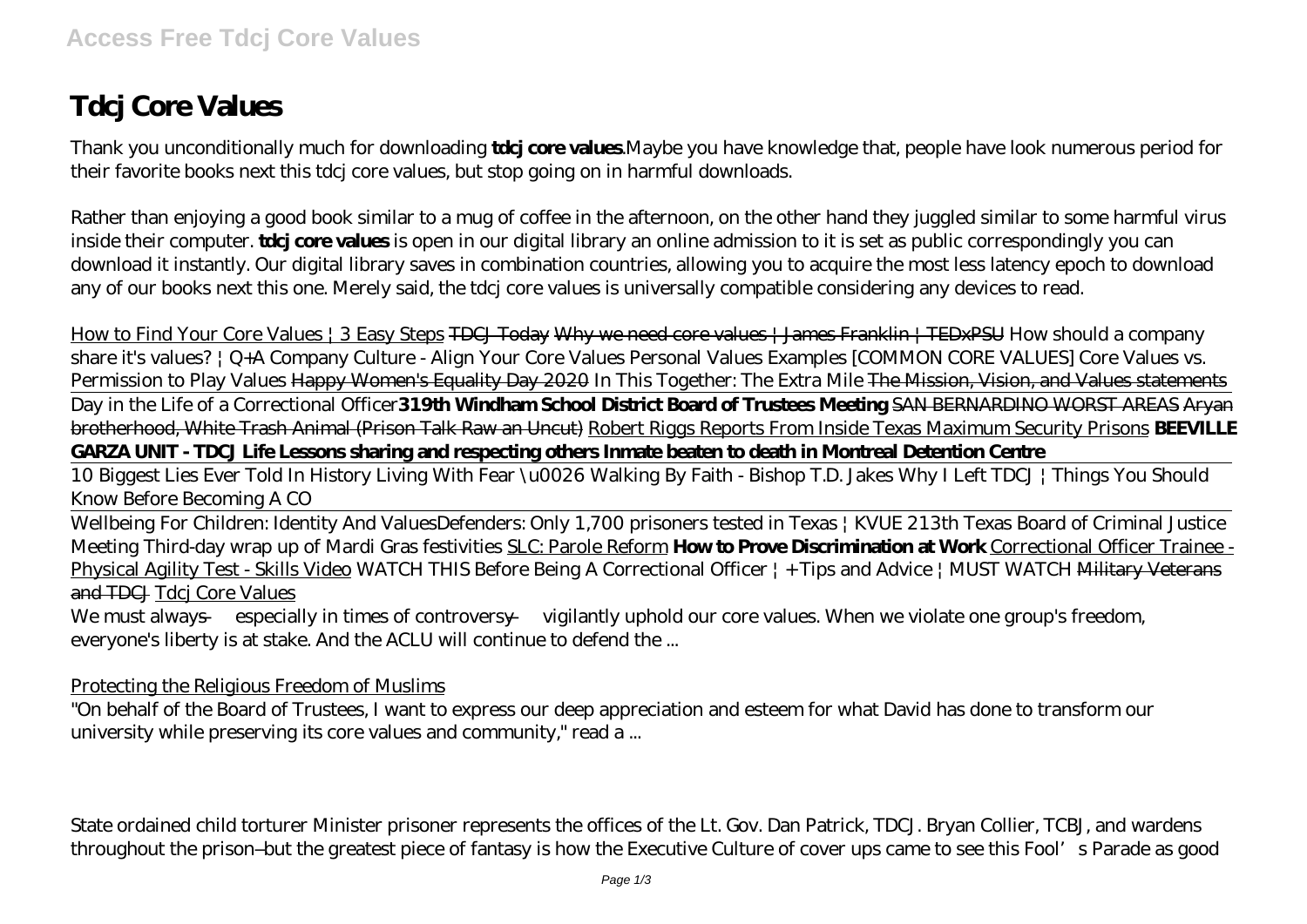for Texas, even "God's will" to change the world. TDCJ destroys records of violence after 7 years and has hired the lowest qualified of the applicant pool many times in the last 25 years, even ordered the cleaning of contraband at the Polunsky Prison, and all those responsible for covering up a horde were promoted! 25 years of this! Who thinks a director that allowed that can competently supervise a naïve volunteer in a systemwide program of indenturing prisoners? Why is the director sponsoring psychopaths counseling psychopaths? Answer? MONEY–selling the Fool's Parade Fantasy that buying faith from prisoners with favor turns them into saints after 4 years of Bible to naïve Evangelicals. Who thinks it JUSTICE that 400,000,000 hours of officer contact has zero definitive influence on parole when a commissioner spends

"Tells the story of a traumatic life spent witnessing hundreds of people being executed in Texas' most infamous prison." —Daily Beast "I can't remember his name or his crime. What I remember is the nothingness. No family members, no friends, no comfort. Maybe he didn't want them to come, maybe they didn't care, maybe he didn't have any in the first place. It was just a prison official and two reporters, including me, looking through the glass at this man strapped fast to the gurney, needles in both arms, staring hard at the ceiling. When the warden stepped forward and asked if he wanted to make a last statement, the man barely shook his head, said nothing and started blinking. That's when I saw it: a single tear at the corner of his right eye. A tear he desperately wanted to blink away, a tear he didn't want us to see. It pooled there for a moment before running down his cheek. The warden gave his signal, the chemicals started flowing, the man coughed, sputtered and exhaled. A doctor entered the room, pronounced the man dead and pulled a sheet over his head." —Michelle Lyons, from the Prologue Michelle Lyons witnessed nearly 300 executions at the Texas State penitentiary. This "haunting, dark and hard to put down" behind-the-scenes look at those final moments of life relates shocking true stories of the inmate, his/her family members, prison officials, the death-row chaplain and the victim's loved ones—all of whom come together in the death chamber (Houston Chronicle).

IN 12 YEARS, MICHELLE LYONS WITNESSED NEARLY 300 EXECUTIONS. First as a reporter and then as a spokesperson for the Texas Department of Criminal Justice, Michelle was a frequent visitor to Huntsville's Walls Unit, where she recorded and relayed the final moments of death row inmates' lives before they were put to death by the state. Michelle was in the death chamber as some of the United States' most notorious criminals, including serial killers, child murderers and rapists, spoke their last words on earth, while a cocktail of lethal drugs surged through their veins. Michelle supported the death penalty, before misgivings began to set in as the executions mounted. During her time in the prison system, and together with her dear friend and colleague, Larry Fitzgerald, she came to know and like some of the condemned men and women she saw die. She began to query the arbitrary nature of the death penalty and ask the question: do executions make victims of all of us? An incredibly powerful and unique look at the complex story of capital punishment, as told by those whose lives have been shaped by it, Death Row: The Final Minutes is an important take on crime and punishment at a fascinating point in America's political history.